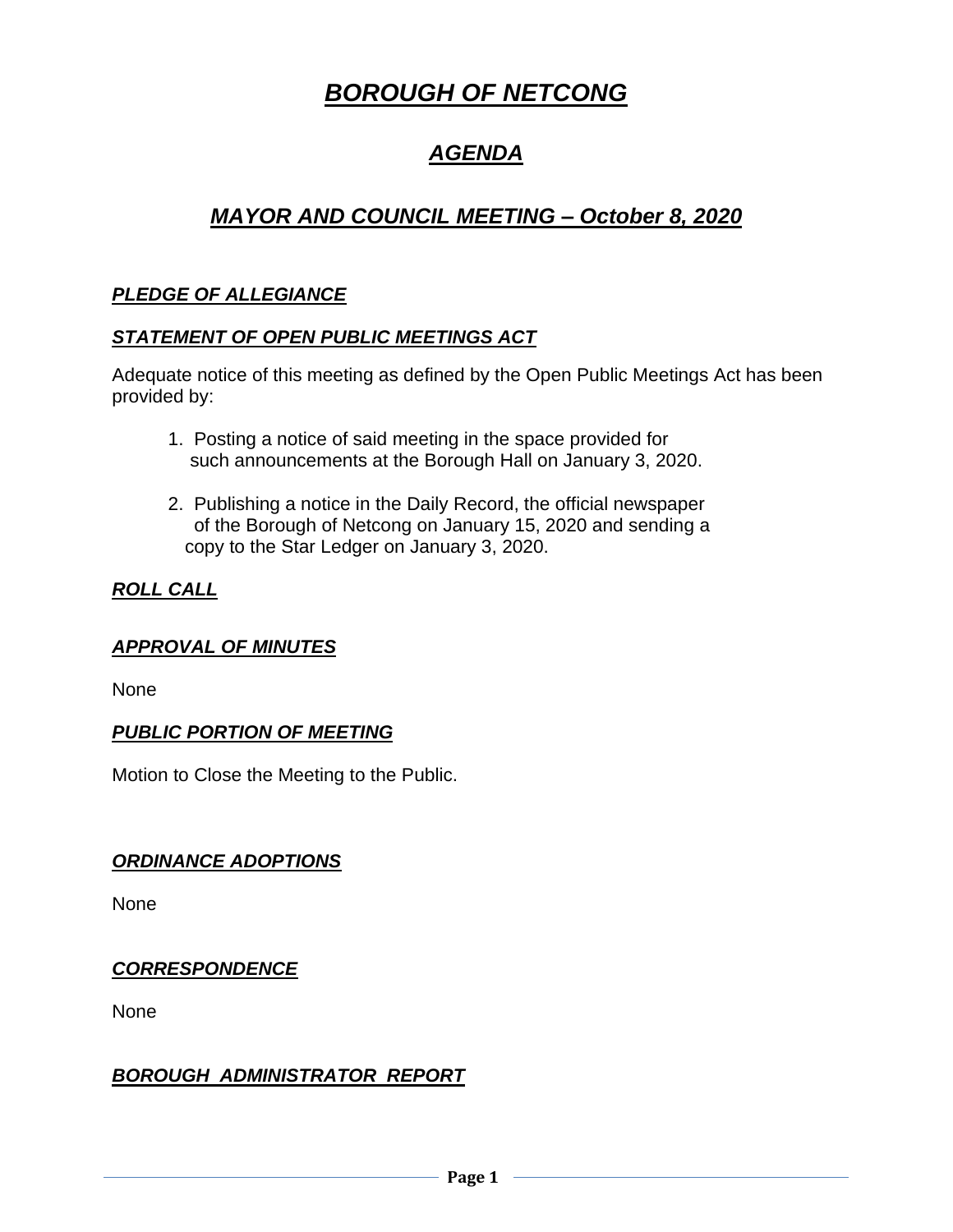## *COMMITTEE REPORTS*

| Finance & Insurance:                                            | E. Still     | J. Sylvester |
|-----------------------------------------------------------------|--------------|--------------|
| Economic Development:                                           | R. Hathaway  | E. Still     |
| <b>Public Safety:</b><br>(Police, Fire, Rescue)                 | J. Sylvester | E. Koster    |
| Dept. of Public<br>Works & Utilities:                           | E. Koster    | R. Hathaway  |
| Recreation:                                                     | J. Albensi   | T. Laureys   |
| <b>Public Services:</b><br>(Human Services<br>Recycling & Solid | T. Laureys   | J. Albensi   |

#### *OLD BUSINESS*

Waste Disposal

None

#### *NEW BUSINESS*

- 1.Best Practices Worksheet
- 2. Police Secretary Position
- 3. Shop Rite Redevelopers Agreement/PILOT
- 4. TAP Grant Main Streetscape Improvement District
- 5. TAP Grant Regional Trail

## *PRIVILEGE OF THE FLOOR TO THE COUNCIL*

#### *MAYOR'S COMMENTS*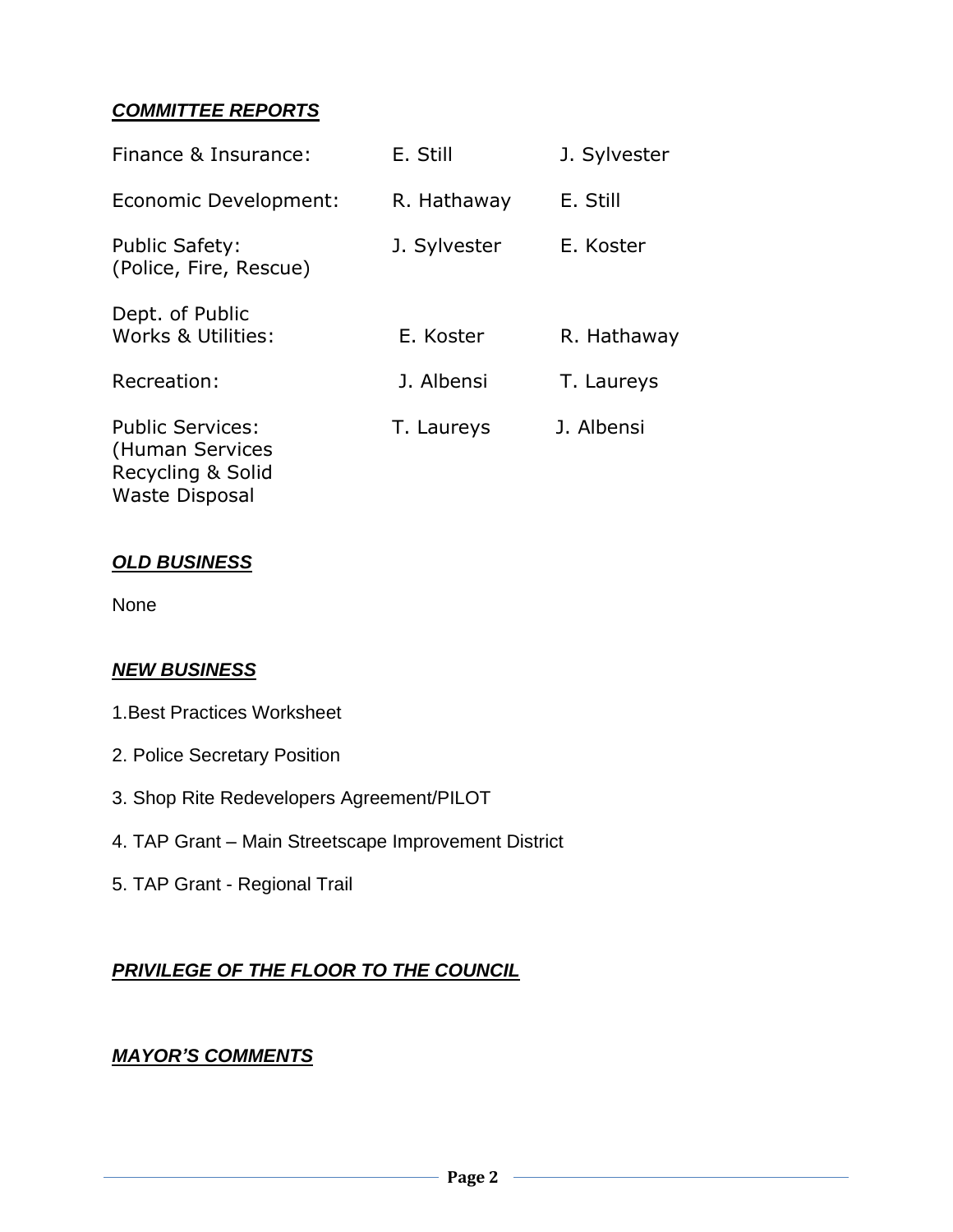#### *RESOLUTIONS*

- **1. Resolution 2020-99-** Authorizing the Sale of Municipal Surplus Property
- **2. Resolution 2020- 100 -**Authorizing Submission of a Transportation Alternative Program Grant – Main Street Improvements

#### *ORDINANCE INTRODUCTIONS*

**1. Introduction – Ordinance –2020-19** To Amend Chapter 268 "Vehicles and Traffic" Article IX "Stop Intersections" Section 26 "Stop Intersections Designated" of the Code of the Borough of Netcong Revising Designated Stop Intersections.

Motion to Introduce Ordinance #2020-19 and Read by Title Only.

Motion to Pass Ordinance #2020-19 on First Reading.

**2. Introduction – Ordinance –2020-20-** An Ordinance Amending the Revised General Ordinances of the Borough of Netcong and Establishing a New Chapter 264, "Tree Conservation".

Motion to Introduce Ordinance #2020-20 and Read by Title Only.

Motion to Pass Ordinance #2020-20 on First Reading.

**3. Introduction – Ordinance 2020-21 –** To Amend and Supplement Chapter 194 "Land Development Procedures, Article VI "Site Plan Review" and Article VII "Subdivision of Land" of the Code of the Borough of Netcong Providing Requirement of Sidewalks as a Design Standard

Motion to Introduce Ordinance #2021 and Read by Title Only.

Motion to Pass Ordinance #2020-21 on First Reading.

**4. Introduction – Ordinance 2020-22** – Amending Chapter 140, Construction Code, Uniform, Section 140-2, Fees of the Code of the Borough of Netcong, Morris County, New Jersey

Motion to Introduce Ordinance #2020-22 and Read by Title Only.

Motion to Pass Ordinance #2020-22 on First Reading.